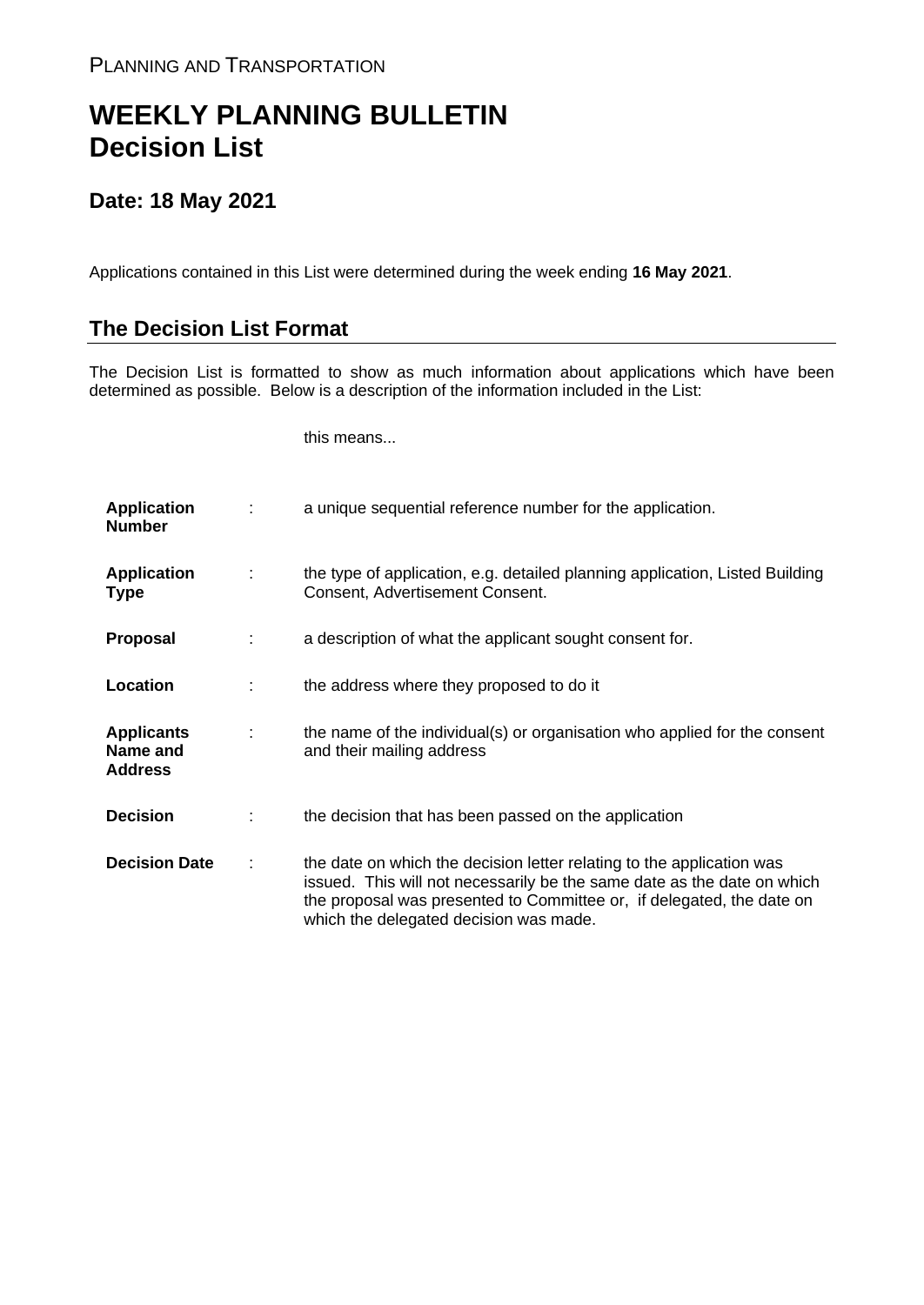| <b>Application No</b><br><b>Application Type</b><br>Proposal<br>Location<br><b>Applicant</b><br><b>Decision</b><br><b>Decision Issued</b>        | P/20/0606/FUL<br><b>Planning Permission</b><br><b>Erection of Dwellinghouse</b><br>Castlecary Mill, Haggs, Bonnybridge, FK4 1TA<br>Mr Andrew Weir, Castlecary Mill, Haggs, Bonnybridge, FK4 1TA<br><b>Grant Planning Permission</b><br>14 May 2021<br>View the application details                                                                                                                                                                                                                                                                                                                                                                                                                                                                                                                             |
|--------------------------------------------------------------------------------------------------------------------------------------------------|----------------------------------------------------------------------------------------------------------------------------------------------------------------------------------------------------------------------------------------------------------------------------------------------------------------------------------------------------------------------------------------------------------------------------------------------------------------------------------------------------------------------------------------------------------------------------------------------------------------------------------------------------------------------------------------------------------------------------------------------------------------------------------------------------------------|
| <b>Application No</b><br><b>Application Type</b><br><b>Proposal</b><br>Location<br><b>Applicant</b><br><b>Decision</b><br><b>Decision Issued</b> | P/20/0611/75M<br>Modification of Planning Obligation<br>Modification of Planning Obligation Attached to Planning Permission<br>P/11/0485/FUL comprising:-, 1. Deletion of the Plan 1 Attached to the S75 and the<br>Substitution of the Application Plan Therefore,, 2. Insertion of the Words ""B" and<br>"C" and" Between the Words "as" and "C" Where They Appear in Paragraph 1 of<br>the Schedule Part 1,, 3. Deletion of the Words "(parts of which are shown in<br>greater detail on plan 2 and the lower right insert of plan 3"<br>Larbert House, Stirling Road, Larbert, FK5 4SB<br>Drogo Developments Ltd, FAO Mr James Moles, 8 Earls Court, Roseland Hall,<br>Earls Gate Park, Grangemouth, FK3 8ZE<br>Approve Modification of the Obligation<br>14 May 2021<br>÷<br>View the application details |
| <b>Application No</b><br><b>Application Type</b><br><b>Proposal</b><br>Location<br><b>Applicant</b><br><b>Decision</b><br><b>Decision Issued</b> | P/20/0624/FUL<br><b>Planning Permission</b><br><b>Extension to Dwellinghouse</b><br>5 Victoria Road, Larbert, FK5 4NA<br>Ms Carina Walsh, 5 Victoria Road, Larbert, FK5 4NA<br><b>Grant Planning Permission</b><br>14 May 2021<br>View the application details                                                                                                                                                                                                                                                                                                                                                                                                                                                                                                                                                 |
| <b>Application No</b><br><b>Application Type</b><br><b>Proposal</b><br>Location<br><b>Applicant</b><br><b>Decision</b><br><b>Decision Issued</b> | P/20/0648/FUL<br><b>Planning Permission</b><br>Amendment to Planning Permission P/19/0601/FUL - Erection of Building for Use<br>as Storage/Distribution (Class 6) Associated Parking and Rear Service Yard<br>Thornbridge Works, Laurieston Road, Grangemouth, FK3 8XX<br>United Wholesale (Scotland) Limited, 110 Easter Queenslie Road, Glasgow, G33<br>4UL<br><b>Grant Planning Permission</b><br>14 May 2021<br>View the application details                                                                                                                                                                                                                                                                                                                                                               |
| <b>Application No</b><br><b>Application Type</b><br><b>Proposal</b><br>Location<br><b>Applicant</b><br><b>Decision</b><br><b>Decision Issued</b> | P/20/0650/FUL<br><b>Planning Permission</b><br><b>Extension to Dwellinghouse</b><br>26 Morrison Avenue, Bonnybridge, FK4 1ET<br>Mr G Blair, 26 Morrison Avenue, Bonnybridge, FK4 1ET<br><b>Grant Planning Permission</b><br>14 May 2021<br>t<br>View the application details                                                                                                                                                                                                                                                                                                                                                                                                                                                                                                                                   |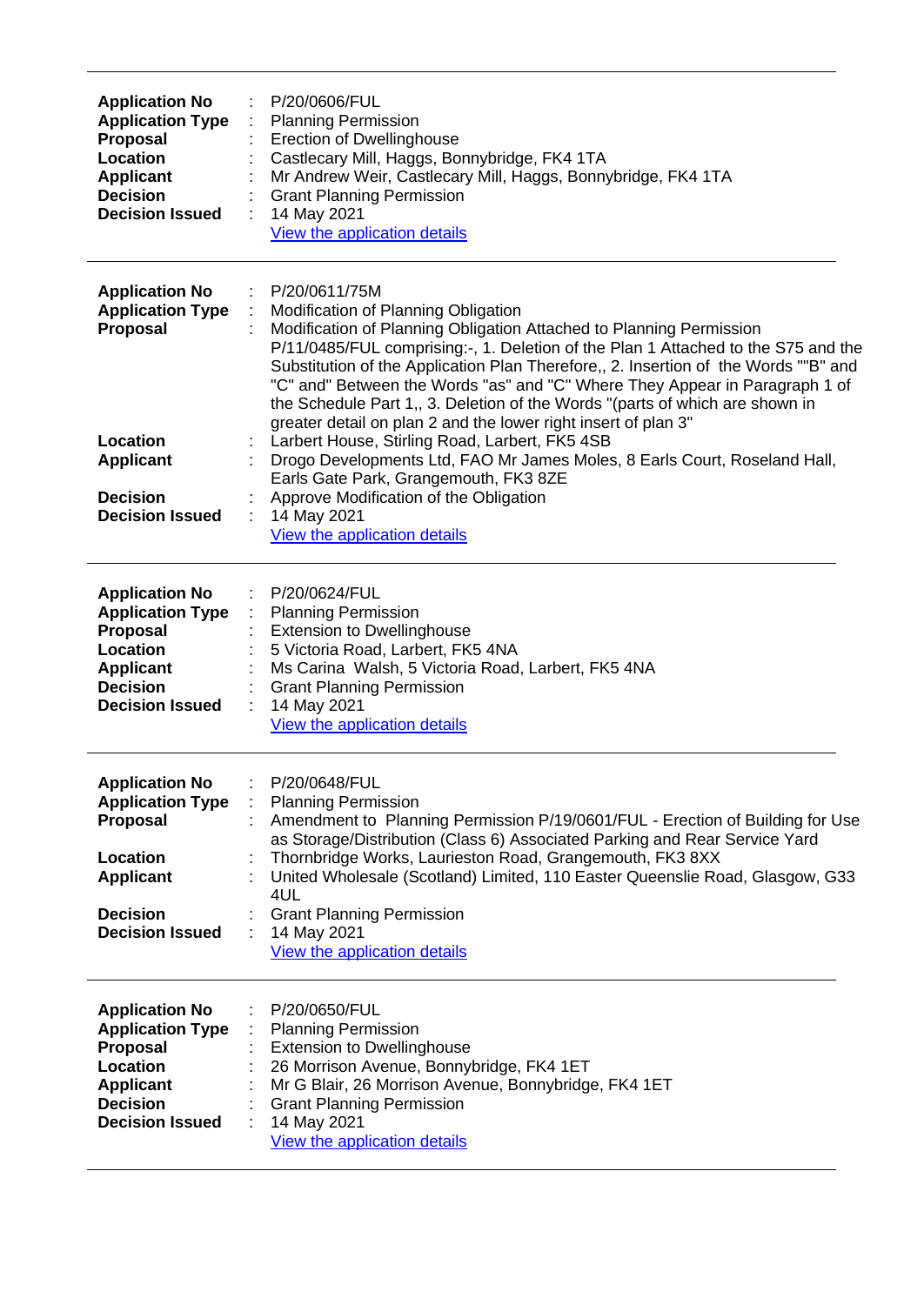| <b>Application No</b><br><b>Application Type</b><br>Proposal<br>Location<br><b>Applicant</b><br><b>Decision</b><br><b>Decision Issued</b>        | P/21/0079/ADV<br><b>Advertisement Consent</b><br>Display of Illuminated and Non-Illuminated Advertisements<br>48 King Street, Stenhousemuir, Larbert, FK5 4HE<br>Harry Dhillon Holdings Ltd, Unit 8, Grange Court, Earls Gate Business Park,<br>Grangemouth, FK3 8ZF<br><b>Grant Advertisement Consent</b><br>14 May 2021<br>÷<br>View the application details                                                        |
|--------------------------------------------------------------------------------------------------------------------------------------------------|-----------------------------------------------------------------------------------------------------------------------------------------------------------------------------------------------------------------------------------------------------------------------------------------------------------------------------------------------------------------------------------------------------------------------|
| <b>Application No</b><br><b>Application Type</b><br><b>Proposal</b><br>Location<br><b>Applicant</b><br><b>Decision</b><br><b>Decision Issued</b> | P/21/0087/FUL<br><b>Planning Permission</b><br><b>Extension to Dwellinghouse</b><br>44 Tweed Street, Grangemouth, FK3 8HA<br>Mr G Gormley, 44 Tweed Street, Grangemouth, FK3 8HA<br><b>Grant Planning Permission</b><br>14 May 2021<br>View the application details                                                                                                                                                   |
| <b>Application No</b><br><b>Application Type</b><br><b>Proposal</b><br>Location<br><b>Applicant</b><br><b>Decision</b><br><b>Decision Issued</b> | P/21/0089/FUL<br><b>Planning Permission</b><br><b>Extension to Dwellinghouse</b><br>29 Henryson Crescent, Larbert, FK5 4GH<br>Mr David Taylor, 29 Henryson Crescent, Larbert, FK5 4GH<br><b>Grant Planning Permission</b><br>14 May 2021<br>View the application details                                                                                                                                              |
| <b>Application No</b><br><b>Application Type</b><br><b>Proposal</b><br>Location<br><b>Applicant</b><br><b>Decision</b><br><b>Decision Issued</b> | : P/21/0102/FUL<br>: Planning Permission<br>Alterations to the Rear of the Building, Installation of A/C Units, Erection of<br>Fencing and Erection of Trolley Bays<br>Unit 23 & 24, Central Retail Park, Falkirk, FK1 1LW<br>Grantchester Developments (Falkirk) Limited, Kings Place, 90 York Way, London,<br><b>N1 9GE</b><br><b>Grant Planning Permission</b><br>10 May 2021<br>÷<br>View the application details |
| <b>Application No</b><br><b>Application Type</b><br><b>Proposal</b><br>Location<br><b>Applicant</b><br><b>Decision</b><br><b>Decision Issued</b> | P/21/0154/FUL<br><b>Planning Permission</b><br><b>Extension to Dwellinghouse</b><br>31 Craigievar Avenue, Carron, Falkirk, FK2 8DQ<br>Mr Adam Watson, 31 Craigievar Avenue, Carron, Falkirk, FK2 8DQ<br><b>Grant Planning Permission</b><br>14 May 2021<br>View the application details                                                                                                                               |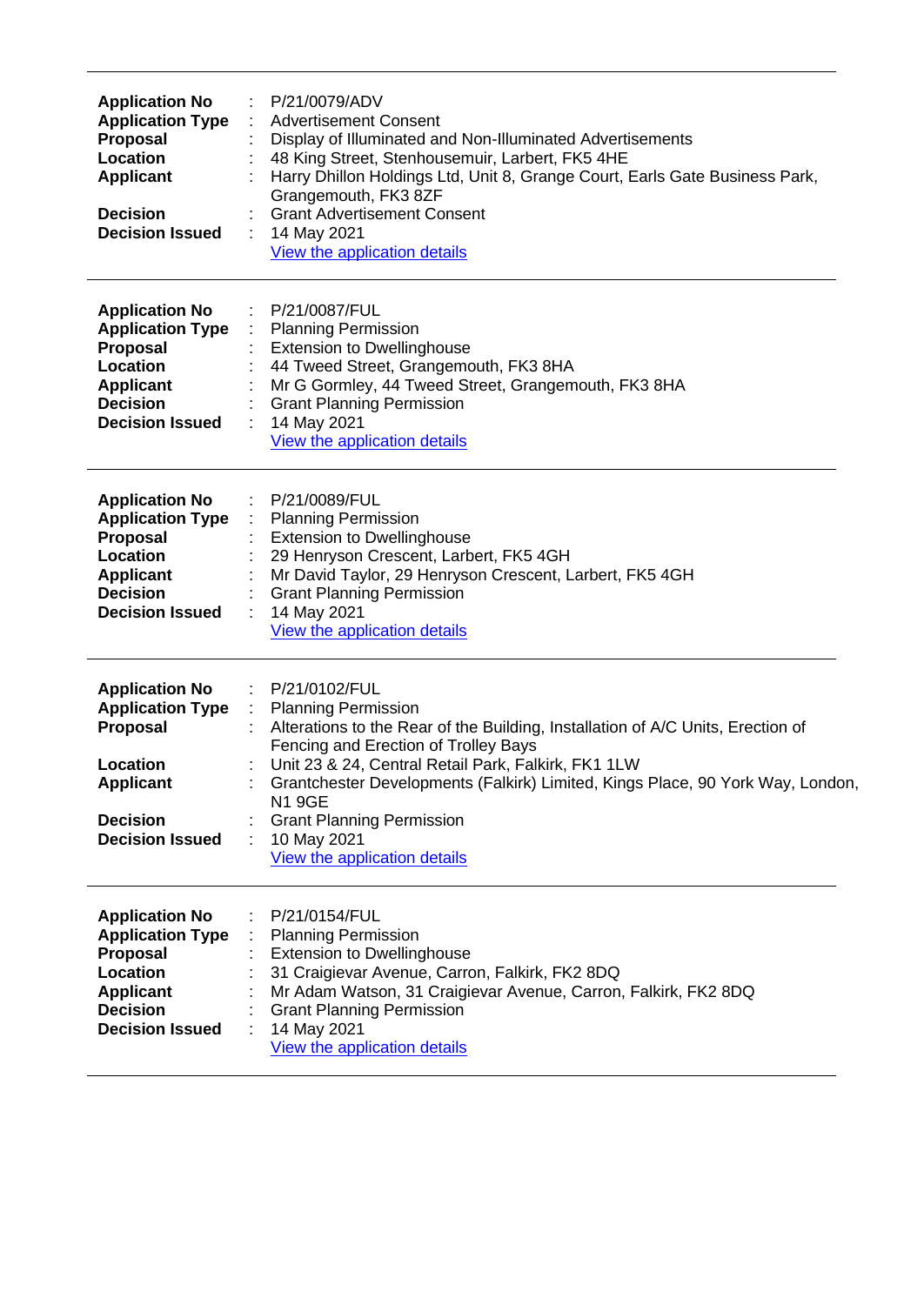| <b>Application No</b><br><b>Proposal</b><br>Location<br><b>Applicant</b><br><b>Decision</b>        | <b>Application Type</b><br><b>Decision Issued</b> | P/21/0155/FUL<br><b>Planning Permission</b><br><b>Extension to Dwellinghouse</b><br>64 Dumyat Drive, Falkirk, FK1 5PA<br>Mr Craig Bruce, 64 Dumyat Drive, Falkirk, FK1 5PA<br><b>Grant Planning Permission</b><br>14 May 2021<br>View the application details                                                              |
|----------------------------------------------------------------------------------------------------|---------------------------------------------------|----------------------------------------------------------------------------------------------------------------------------------------------------------------------------------------------------------------------------------------------------------------------------------------------------------------------------|
| <b>Application No</b><br><b>Proposal</b><br>Location<br><b>Applicant</b><br><b>Decision</b>        | <b>Application Type</b><br><b>Decision Issued</b> | P/21/0156/FUL<br>÷<br><b>Planning Permission</b><br><b>Extension to Dwellinghouse</b><br>6 Cotland Drive, Falkirk, FK2 7GE<br>Mrs Aidan Walusiak, 6 Cotland Drive, Falkirk, FK2 7GE<br><b>Grant Planning Permission</b><br>14 May 2021<br>View the application details                                                     |
| <b>Application No</b><br>Proposal<br><b>Location</b><br><b>Applicant</b><br><b>Decision</b>        | <b>Application Type</b><br><b>Decision Issued</b> | P/21/0163/FUL<br><b>Planning Permission</b><br>Alterations and Conversion of 2 Flats to Form Dwellinghouse<br>43 Taymouth Road, Polmont, Falkirk, FK2 0PF<br>David Hyslop and Don Campbell, 43 Taymouth Road, Polmont, Falkirk, FK2 0PF<br><b>Grant Planning Permission</b><br>14 May 2021<br>View the application details |
| <b>Application No</b><br><b>Proposal</b><br><b>Location</b><br><b>Applicant</b><br><b>Decision</b> | <b>Application Type</b><br><b>Decision Issued</b> | P/21/0167/PPP<br>Planning Permission in Principle<br>Construction of Dwellinghouse and Stables<br>Land To The North Of Denovan Mains Farm, Denovan Road, Dunipace<br>Mr Allister Stewart, 10 Avonside Stables, Dunipace, Denny, FK6 6BH<br>Withdrawn<br>10 May 2021<br>View the application details                        |
| <b>Application No</b><br>Proposal<br>Location<br><b>Applicant</b><br><b>Decision</b>               | <b>Application Type</b><br><b>Decision Issued</b> | P/21/0182/FUL<br><b>Planning Permission</b><br><b>Erection of Outbuilding</b><br>23 Chapel Crescent, Carronshore, Falkirk, FK2 8DD<br>Mr Barry Hart, 23 Chapel Crescent, Carronshore, Falkirk, FK2 8DD<br><b>Grant Planning Permission</b><br>14 May 2021<br>View the application details                                  |